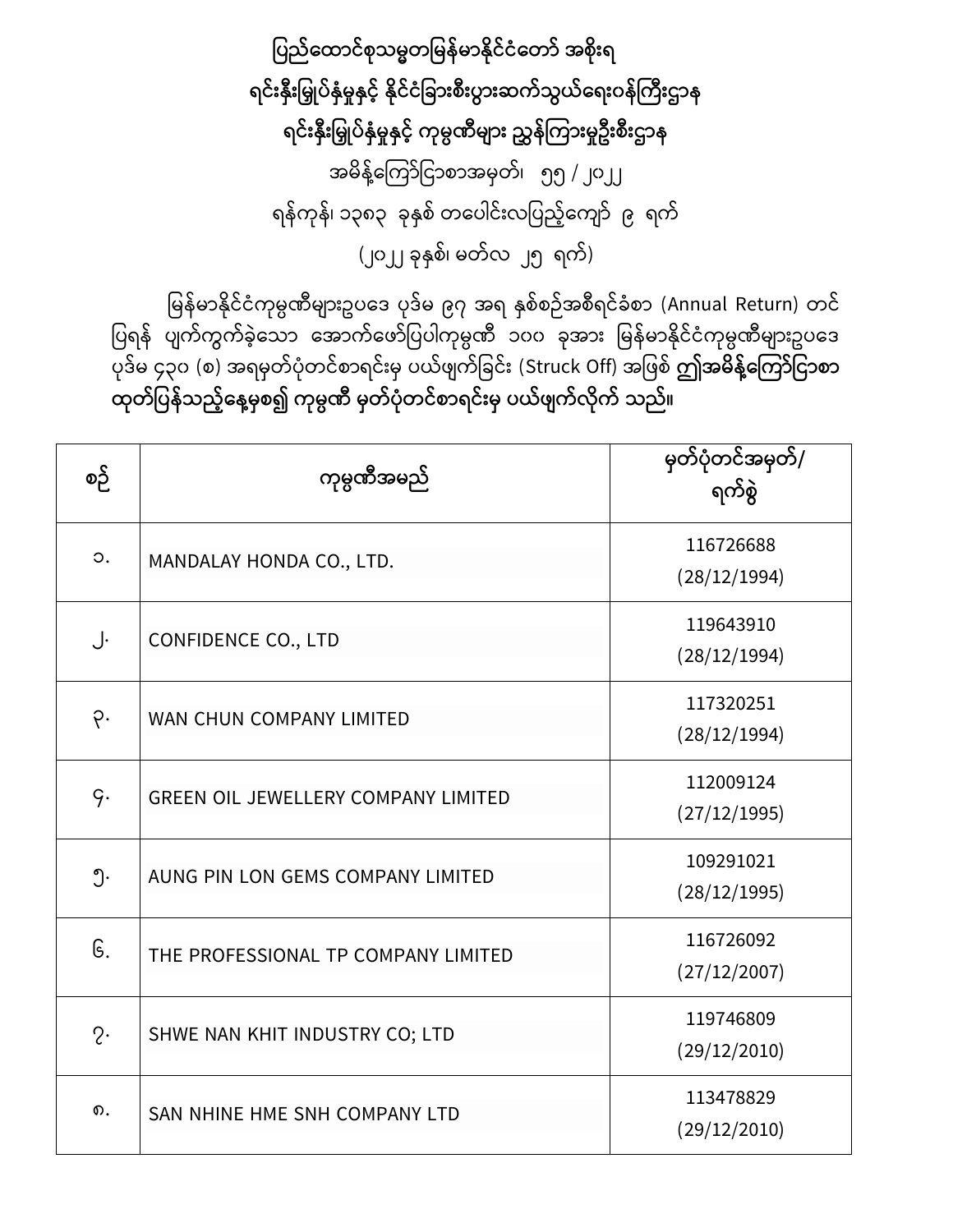| စဉ်             | ကုမ္ပဏီအမည်                                                     | မှတ်ပုံတင်အမှတ်/<br>ရက်စွဲ |
|-----------------|-----------------------------------------------------------------|----------------------------|
| $\mathcal{E}$ . | RESOURCE DEVELOPMENT PARTNERS MYANMAR<br><b>COMPANY LIMITED</b> | 103858844<br>(26/12/2012)  |
| OO.             | <b>KLC CONSTRUCTION COMPANY LIMITED</b>                         | 117798046<br>(28/12/2012)  |
| OO.             | <b>CAMPRO TECH COMPANY LIMITED</b>                              | 117701131<br>(26/12/2013)  |
| $O_1$ .         | H. N. L COMPANY LIMITED                                         | 117288226<br>(27/12/2013)  |
| ၁၃.             | CHUN SHAN GROUP COMPANY LIMITED                                 | 112889701<br>(27/12/2013)  |
| og.             | TRUE NATIONAL COMPANY LTD                                       | 111971838<br>(27/12/2013)  |
| ၁၅.             | DR.D COMPANY LIMITED                                            | 110780842<br>(29/12/2014)  |
| ၁၆.             | FRIENDSHIP UNITED COMPANY LIMITED                               | 119250005<br>(29/12/2014)  |
| oq.             | KL LIGHTING & DECORATION TRADING COMPANY<br><b>LIMITED</b>      | 119381118<br>(28/12/2015)  |
| ၁၈.             | K Z Y FAMILY COMPANY LIMITED                                    | 110417772<br>(28/12/2015)  |
| ၁၉.             | SILVER SEAGULL CONSTRUCTION COMPANY LIMITED                     | 118295420<br>(28/12/2015)  |
| $\int$ O.       | NAN CHIEH MANUFACTURING COMPANY LIMITED                         | 118212339<br>(29/12/2015)  |
| ၂၁.             | N R J MYANMAR AUTO SERVICES COMPANY LIMITED                     | 112386661<br>(26/12/2016)  |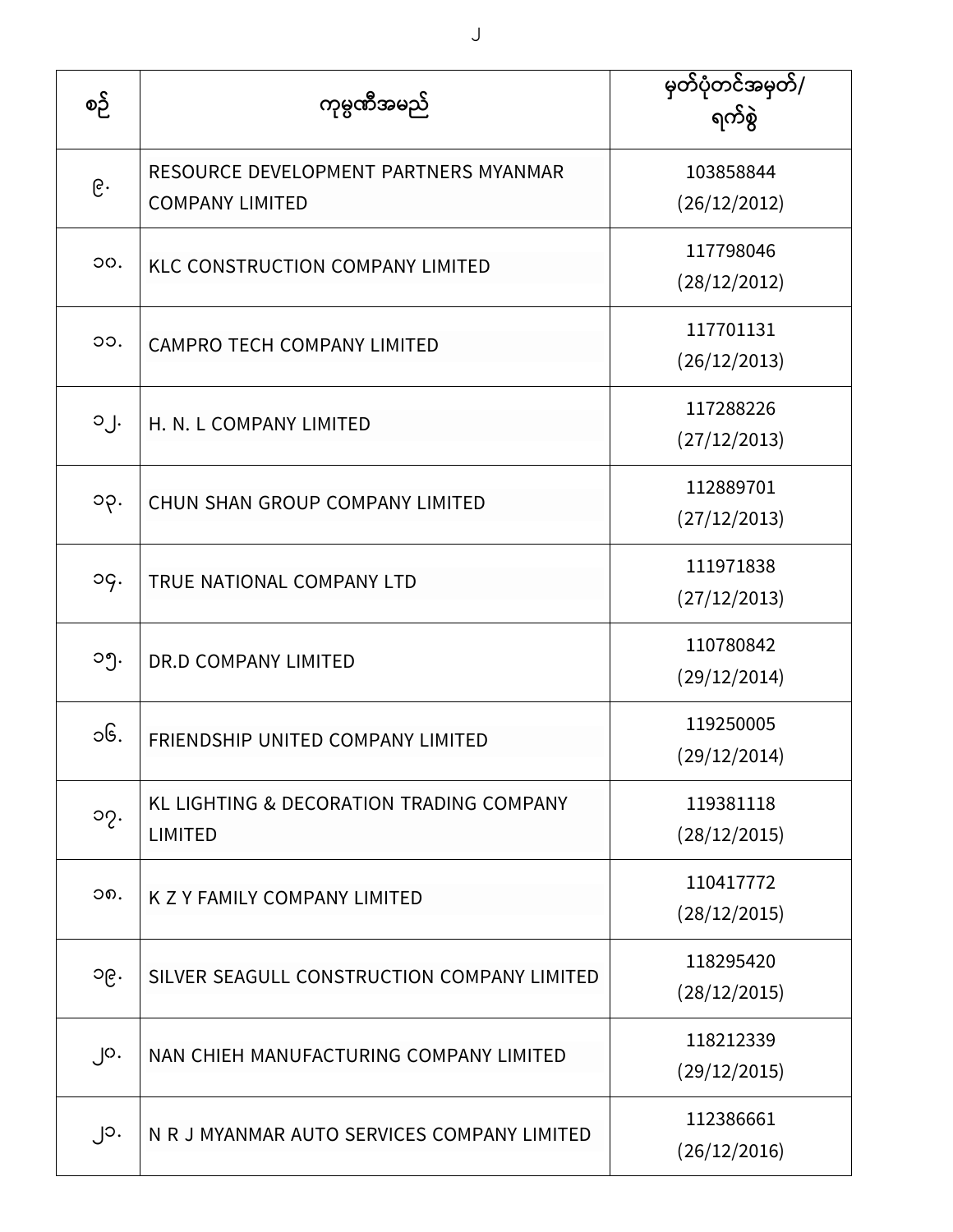| စဉ် | ကုမ္ပဏီအမည်                                                                   | မြတ်ပုံတင်အမှတ်/<br>ရက်စွဲ |
|-----|-------------------------------------------------------------------------------|----------------------------|
| JJ. | AUNG KYAW CHAN THAR COMPANY LIMITED                                           | 103267560<br>(26/12/2016)  |
| ၂၃. | XAN DESTINY GROUP COMPANY LIMITED                                             | 116885689<br>(26/12/2016)  |
| J9. | DOUBLE RAINBOW CHJ COMPANY LIMITED                                            | 116472600<br>(26/12/2016)  |
| ၂၅. | <b>JEERA MONA COMPANY LIMITED</b>                                             | 117514021<br>(26/12/2016)  |
| ၂၆. | HTAIN THAR YAR CONSTRUCTION COMPANY LIMITED                                   | 118487656<br>(27/12/2016)  |
| J2  | RAZI CLIMBING CENTER COMPANY LIMITED                                          | 118179684<br>(27/12/2016)  |
| ၂၈. | XINDA (MYANMAR) INDUSTRY & TRADE COMPANY<br><b>LIMITED</b>                    | 105208324<br>(27/12/2016)  |
| ၂၉․ | HNIN YADANAR THANT COMPANY LIMITED                                            | 109977985<br>(28/12/2016)  |
| po. | <b>MONT BLANC AGENCY &amp; CONSULTANCY SERVICES</b><br><b>COMPANY LIMITED</b> | 118032934<br>(28/12/2016)  |
| ၃၁. | <b>HALCYON MEDIA COMPANY LIMITED</b>                                          | 116863936<br>(28/12/2016)  |
| PJ. | BRILLIANT STARS HOME DECORATION COMPANY<br><b>LIMITED</b>                     | 118011473<br>(28/12/2016)  |
| .99 | GONE SHEIN GONE WAR COMPANY LIMITED                                           | 111787816<br>(26/12/2017)  |
| PG. | KYAW LAY AND BROTHERS TRADING COMPANY<br><b>LIMITED</b>                       | 116265028<br>(26/12/2017)  |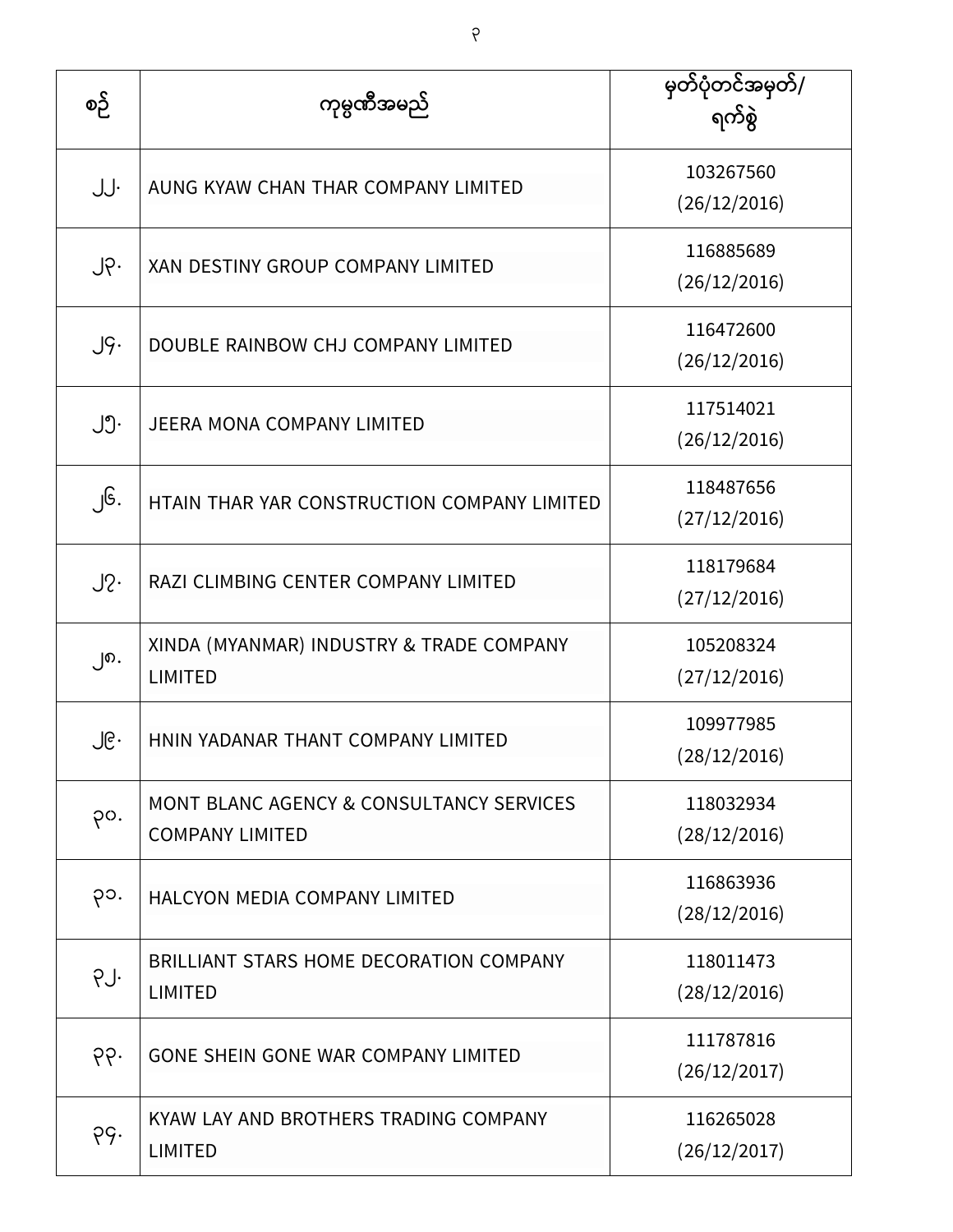| စဉ်  | ကုမ္ပဏီအမည်                                                  | မြတ်ပုံတင်အမှတ်/<br>ရက်စွဲ |
|------|--------------------------------------------------------------|----------------------------|
| ၃၅.  | SWAM ZARNI KYAW COMPANY LIMITED                              | 108966874<br>(26/12/2017)  |
| ၃၆.  | <b>GREAT AWARATT ENTERTAINMENT COMPANY</b><br><b>LIMITED</b> | 115913824<br>(26/12/2017)  |
| 65.  | WORLD NEW VERSION ENGINEERING COMPANY<br><b>LIMITED</b>      | 114756539<br>(27/12/2017)  |
| ၃၈.  | <b>SUN SU COMPANY LIMITED</b>                                | 114670162<br>(27/12/2017)  |
| ၃၉.  | KAUNG HTIKE HAUNG PAR COMPANY LIMITED                        | 103643228<br>(27/12/2017)  |
| go.  | YU KADAE SAN COMPANY LIMITED                                 | 117925366<br>(27/12/2017)  |
| go.  | HAPPY GREEN WORLD COMPANY LIMITED                            | 117729796<br>(27/12/2017)  |
| g.J. | EI THANDAR TUN COMPANY LIMITED                               | 117708012<br>(27/12/2017)  |
| 99.  | SAI KHUR TAI COMPANY LIMITED                                 | 110760019<br>(27/12/2017)  |
| 99.  | AUN MONG COMPANY LIMITED                                     | 105370776<br>(27/12/2017)  |
| 99.  | <b>S PLUS COMPANY LIMITED</b>                                | 102930703<br>(28/12/2017)  |
| gG.  | WAI MYINT MYA COMPANY LIMITED                                | 119717221<br>(28/12/2017)  |
| 92.  | <b>D &amp; N COPANY LIMITED</b>                              | 104046460<br>(28/12/2017)  |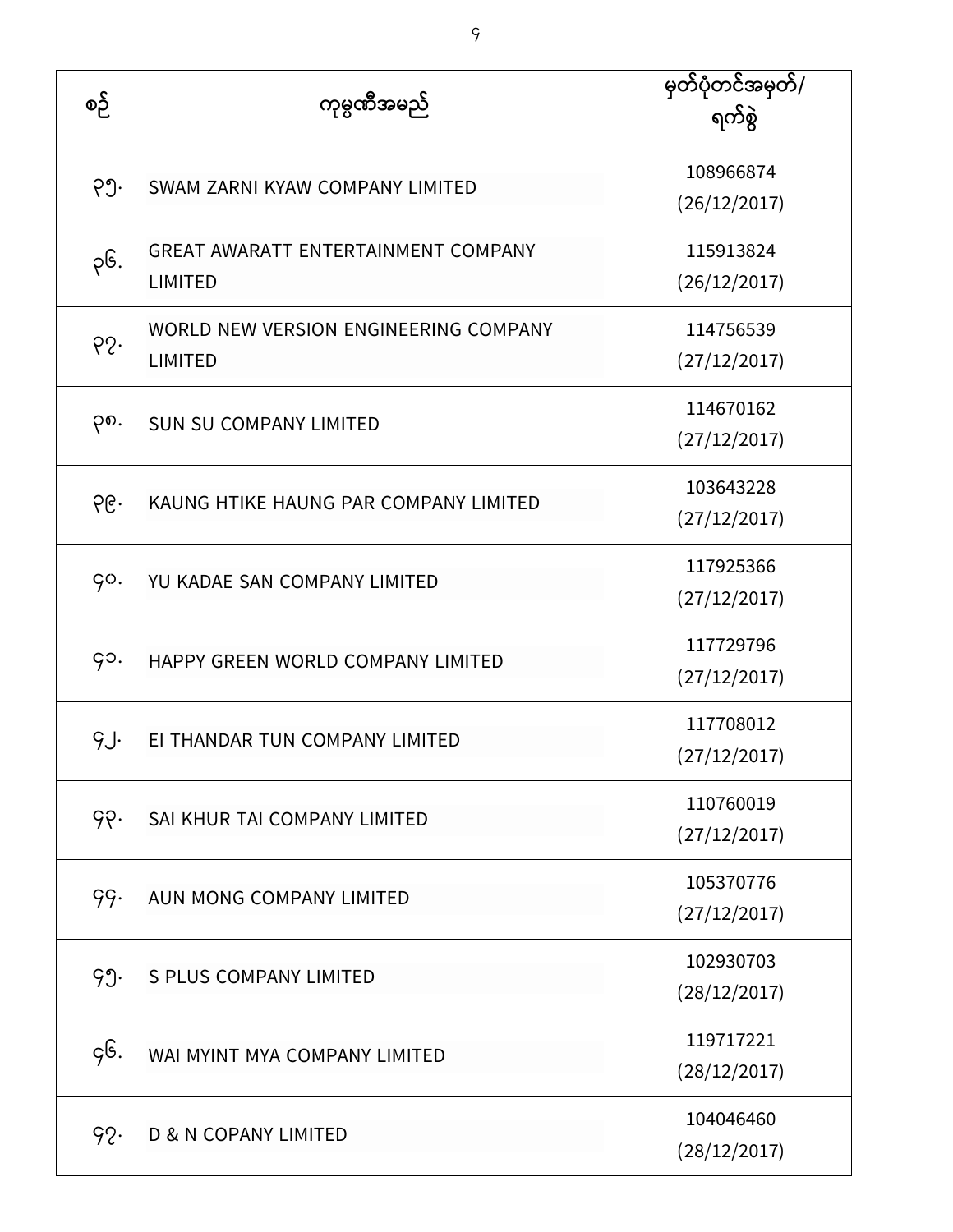| စဉ်              | ကုမ္ပဏီအမည်                                                                 | မြတ်ပုံတင်အမှတ်/<br>ရက်စွဲ |
|------------------|-----------------------------------------------------------------------------|----------------------------|
| ၄၈.              | R-CUBE (MYANMAR) COMPANY LIMITED                                            | 117653404<br>(28/12/2017)  |
| ge.              | TREASURE WEALTH TRADING & FINANCING<br><b>COMPANY LIMITED</b>               | 115502379<br>(28/12/2017)  |
| ၅၀.              | SHWE DOE COMPANY LIMITED                                                    | 104776728<br>(28/12/2017)  |
| ၅၁.              | AUNG MYINT PHYO TRADING COMPANY LIMITED                                     | 118069161<br>(28/12/2017)  |
| ၅၂.              | A FOUR COMPANY LIMITED                                                      | 115203983<br>(29/12/2017)  |
| ၅၃.              | SANDS REAL ESTATE COMPANY LIMITED                                           | 106417563<br>(29/12/2017)  |
| 99.              | <b>GREEN GUARDIAN CONSTRUCTION AND</b><br><b>DECORATION COMPANY LIMITED</b> | 112910670<br>(26/12/2018)  |
| ၅၅.              | <b>MULTI CORNER COMPANY LIMITED</b>                                         | 112847065<br>(26/12/2018)  |
| ၅၆.              | TMN & KKN COMPANY LIMITED                                                   | 112806385<br>(26/12/2018)  |
| $\mathfrak{D}$ . | MYANMAR UNIVERSE ACADEMY PAGEANT<br>PRODUCTION CO., LTD.                    | 112849882<br>(26/12/2018)  |
| ໆ໑.              | HNINN THA ZIN KHAINE TRAVEL & TOURS COMPANY<br><b>LIMITED</b>               | 112868046<br>(26/12/2018)  |
| ၅၉․              | SU MEDICARE SERVICES LIMITED                                                | 112813357<br>(26/12/2018)  |
| Go.              | AMARA NATURAL LIMITED                                                       | 112811915<br>(26/12/2018)  |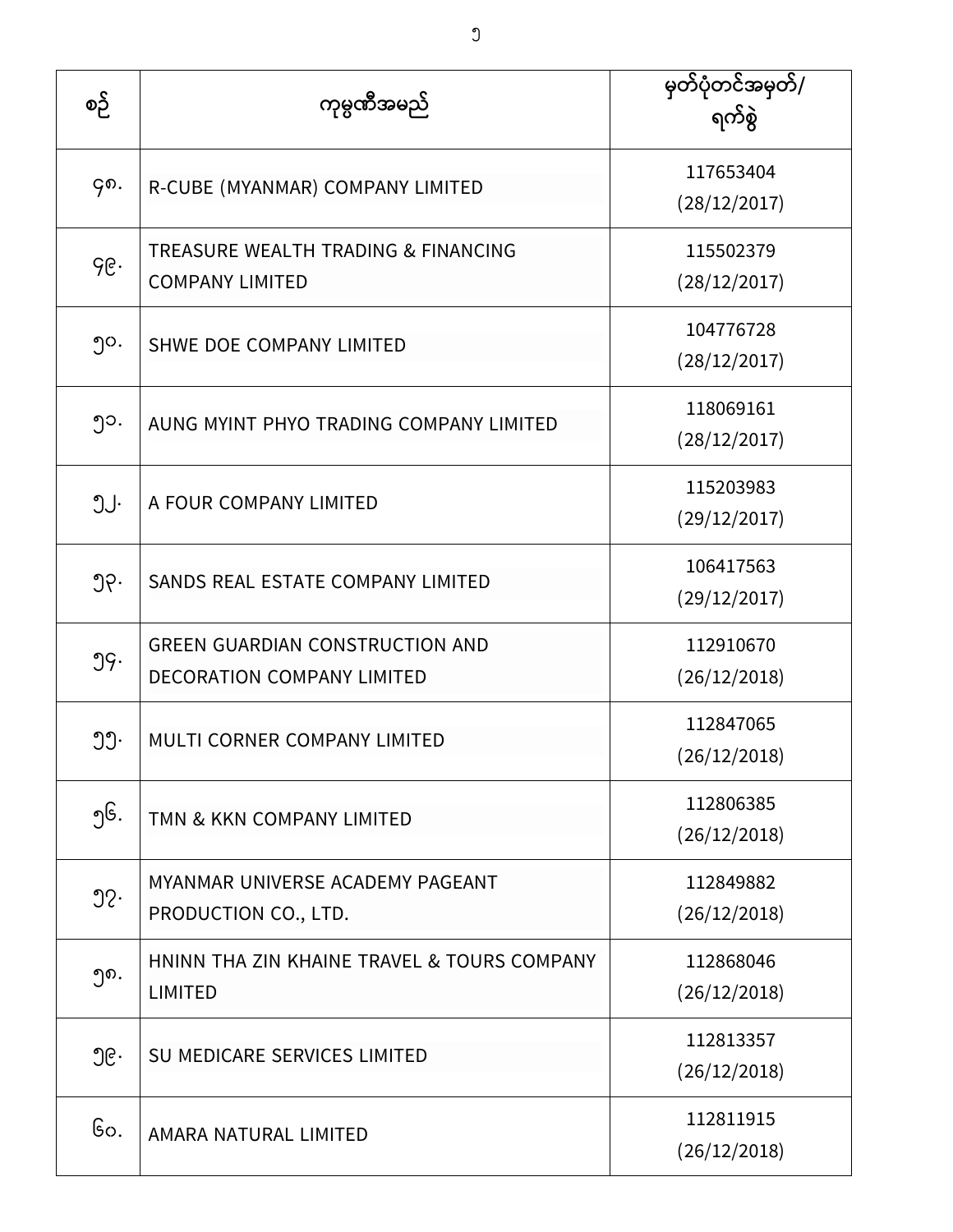| စဉ်           | ကုမ္ပဏီအမည်                                               | မြတ်ပုံတင်အမှတ်/<br>ရက်စွဲ |
|---------------|-----------------------------------------------------------|----------------------------|
| ၆၁.           | <b>GIN D&amp;C COMPANY LIMITED</b>                        | 112864660<br>(26/12/2018)  |
| ၆၂.           | AYE KABAR SHWE COMPANY LIMITED                            | 113043741<br>(27/12/2018)  |
| ၆၃.           | ROYAL MYINMU COMPANY LIMITED                              | 112948821<br>(27/12/2018)  |
| Gg.           | MYANMAR VERY NICE INTERNATIONAL COMPANY<br><b>LIMITED</b> | 113025395<br>(27/12/2018)  |
| ၆၅.           | E FINANCIAL GROUP COMPANY LIMITED                         | 113033967<br>(27/12/2018)  |
| GG.           | RAIN TREE MYANMAR FURNITURE COMPANY LIMITED               | 112949909<br>(27/12/2018)  |
| ၆၇.           | <b>GD NET COMPANY LIMITED</b>                             | 113035536<br>(27/12/2018)  |
| ၆၈.           | <b>EXCEL APEX COMPANY LIMITED</b>                         | 112968660<br>(27/12/2018)  |
| ၆၉.           | MSME ASSOCIATION COMPANY LIMITED                          | 113034017<br>(27/12/2018)  |
| $2^{\circ}$ . | <b>M.GOLDEN COAST LIMITED</b>                             | 113022841<br>(27/12/2018)  |
| $2^{\circ}$ . | MYANMAR EIGHT BROTHERS GROUP COMPANY<br><b>LIMITED</b>    | 112980083<br>(27/12/2018)  |
| SJ.           | MINDAT SHWE BROTHER COMPANY LIMITED                       | 112969373<br>(27/12/2018)  |
| 55            | H FOUNDATION COMPANY LIMITED                              | 113024798<br>(27/12/2018)  |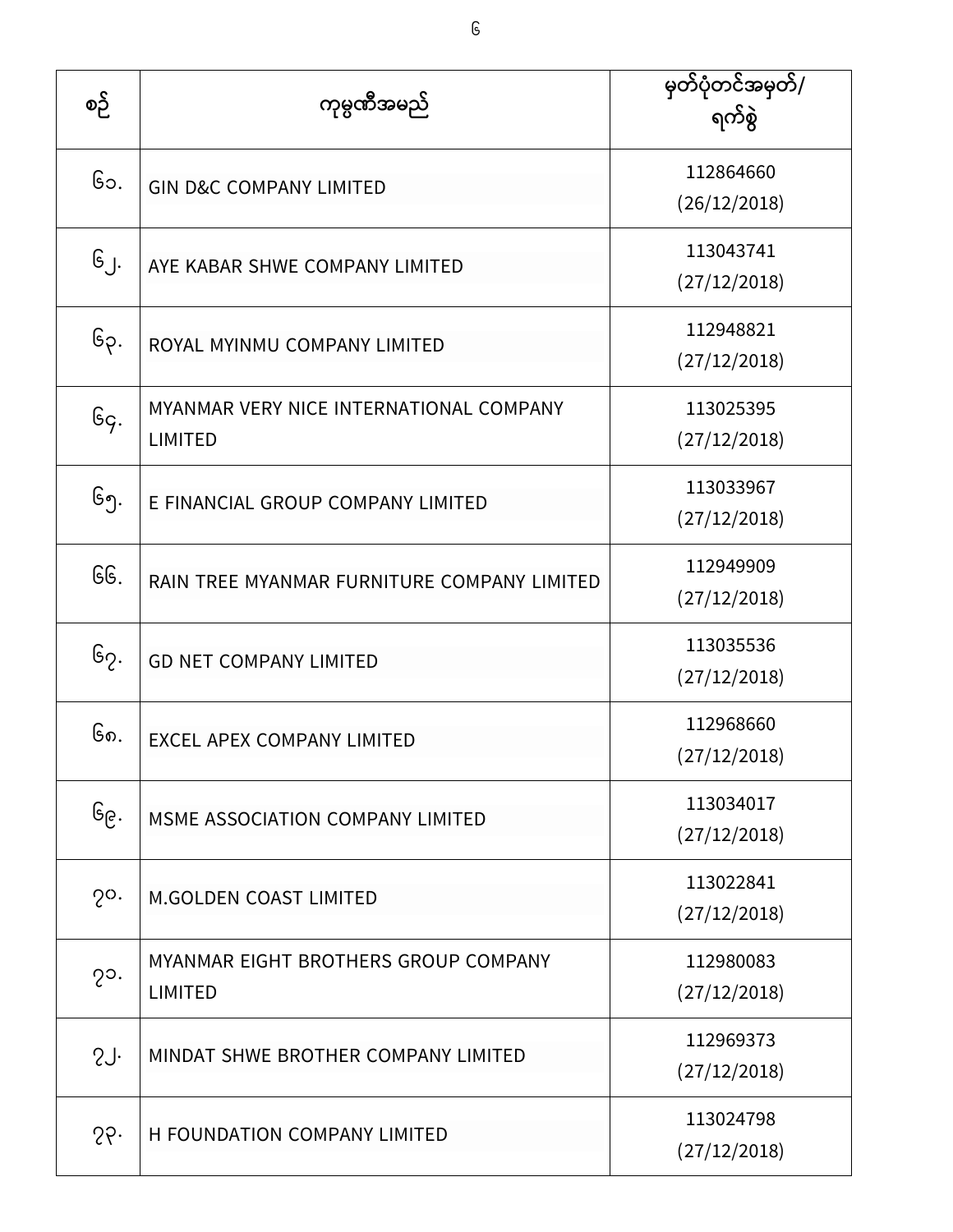| စဉ် | ကုမ္ပဏီအမည်                                                        | မြတ်ပုံတင်အမှတ်/<br>ရက်စွဲ    |
|-----|--------------------------------------------------------------------|-------------------------------|
| 29. | ORIENTAL INTERNATIONALCO., LTD.                                    | 112984305<br>(27/12/2018)     |
| 29. | FLYWAY GARMENT COMPANY LIMITED                                     | 113012307<br>(27/12/2018)     |
| ၇၆. | <b>GRAND H GROUP COMPANY LIMITED</b>                               | 112979506<br>(27/12/2018)     |
| 22. | JCHI ENGINEERING TECHNOLOGY SERVICE CO., LTD                       | 112975454<br>(27/12/2018)     |
| ၇၈. | HELLO COMMUNICATIONS PTY CO., LTD                                  | 112964827<br>(27/12/2018)     |
| 56  | <b>GREAT POWER STRENGTH CONSTRUCTION</b><br><b>COMPANY LIMITED</b> | 112941592<br>(27/12/2018)     |
| ၈၀. | YUNN MYAT SHWE SIN COMPANY LIMITED                                 | 113304871<br>(2/1/2019)       |
| ၈၁. | <b>GOODWILL G.W COMPANY LIMITED</b>                                | 113303743<br>(2/1/2019)       |
| ၈၂. | WIN MYINT TAR TUNTHIT COMPANY LIMITED                              | 113322721<br>(2/1/2019)       |
| ၈၃. | KYAW CHIT COMPANY LIMITED                                          | 113320133<br>(2/1/2019)       |
| ၈၄. | VAGARY TRAVELLING AND GENERAL SERVICES CO.,<br><b>LTD</b>          | 113304057<br>$(2 - 1 - 2019)$ |
| ၈၅. | MYANMAR FUHUA CONSTRUCTION ENGINEERING<br><b>COMPANY LIMITED</b>   | 113364378<br>$(2-1-2019)$     |
| ၈၆. | <b>M-HOME DECROATION &amp; SERVICES COMPANY</b><br><b>LIMITED</b>  | 113332336<br>$(2 - 1 - 2019)$ |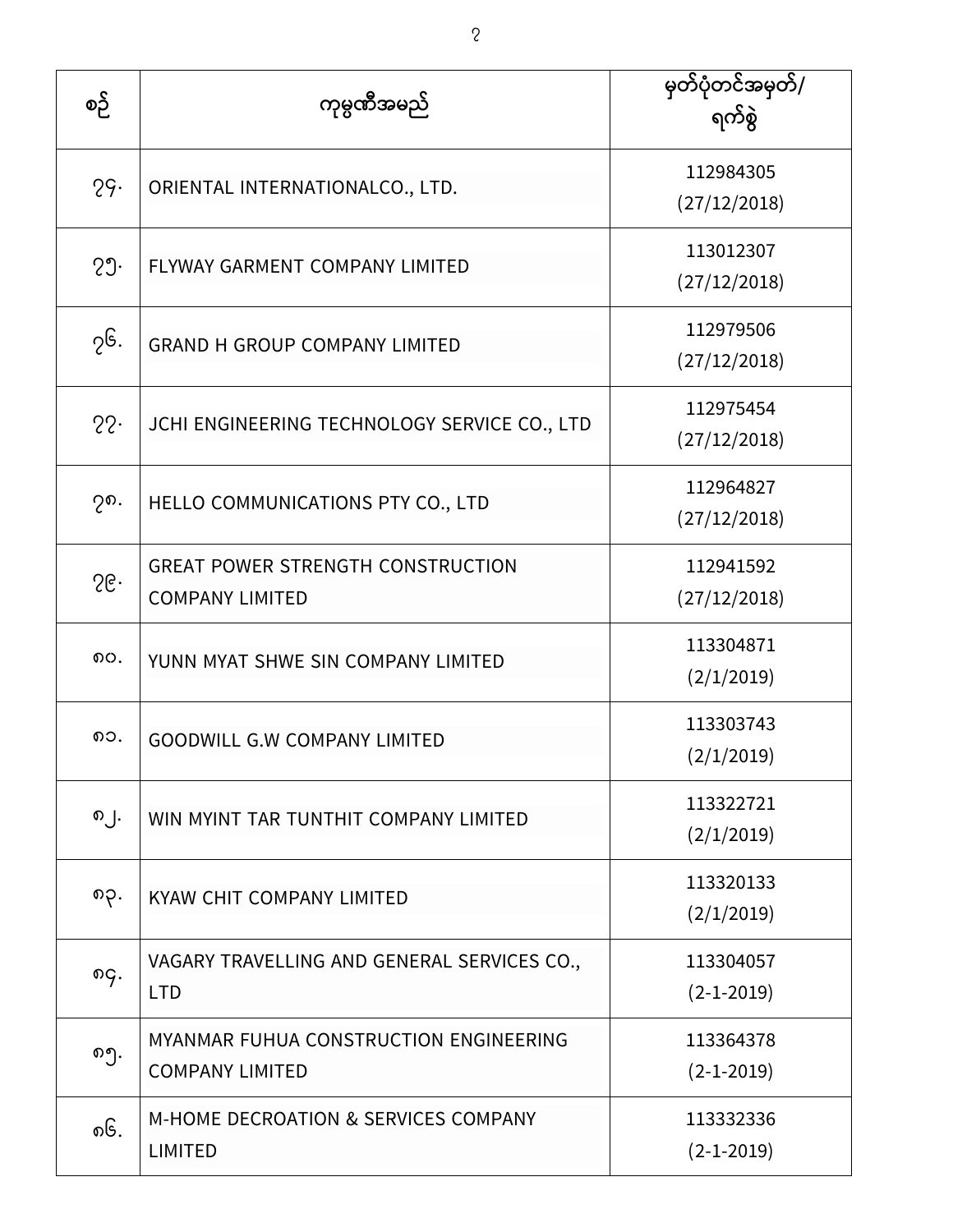| စဉ် | ကုမ္ပဏီအမည်                                                        | မှတ်ပုံတင်အမှတ်/<br>ရက်စွဲ    |
|-----|--------------------------------------------------------------------|-------------------------------|
| ၈၇. | MIN MAKHA MINING GROUP COMPANY LIMITED                             | 113297581<br>$(2-1-2019)$     |
| ດດ. | <b>HALF &amp; HALF COMPANY LIMITED</b>                             | 113356219<br>$(2 - 1 - 2019)$ |
| ၈၉. | CHINDWIN SHWETHAW COMPANY LIMITED                                  | 113356146<br>$(2 - 1 - 2019)$ |
| ၉၀. | AGRIBIZ INTERNATIONAL PRIVATE LIMITED                              | 113411643<br>(3/1/2019)       |
| ၉၁. | SUT BUM HONGYUN AGRIBUSINESS DEVELOPMENT<br><b>COMPANY LIMITED</b> | 113428937<br>(3/1/2019)       |
| ၉၂. | ROYAL SANN TUN AUNG COMPANY LIMITED                                | 113433183<br>(3/1/2019)       |
| ၉၃. | TAFEI ENTERPRISE MYANMAR COMPANY LIMITED                           | 113427167<br>(3/1/2019)       |
| E   | THU-TA INVESTMENT PLANNING MANAGEMENT CO.,<br>LTD.                 | 113452056<br>(3/1/2019)       |
| ၉၅. | <b>SEIN TAR COMPANY LIMITED</b>                                    | 113429909<br>(3/1/2019)       |
| ၉၆. | <b>GOLDEN MYANMAR EMPEROR (GME) COMPANY</b><br><b>LIMITED</b>      | 113394331<br>(3/1/2019)       |
| ၉၇. | ZO HILL COMPANY LIMITED                                            | 113413093<br>(3/1/2019)       |
| ၉၈. | <b>MARDAN TRADING LIMITED</b>                                      | 113394978<br>(3/1/2019)       |
| ၉၉. | KZ PAN KABAR CONSTRUCTION COMPANY LIMITED                          | 113453532<br>(3/1/2019)       |